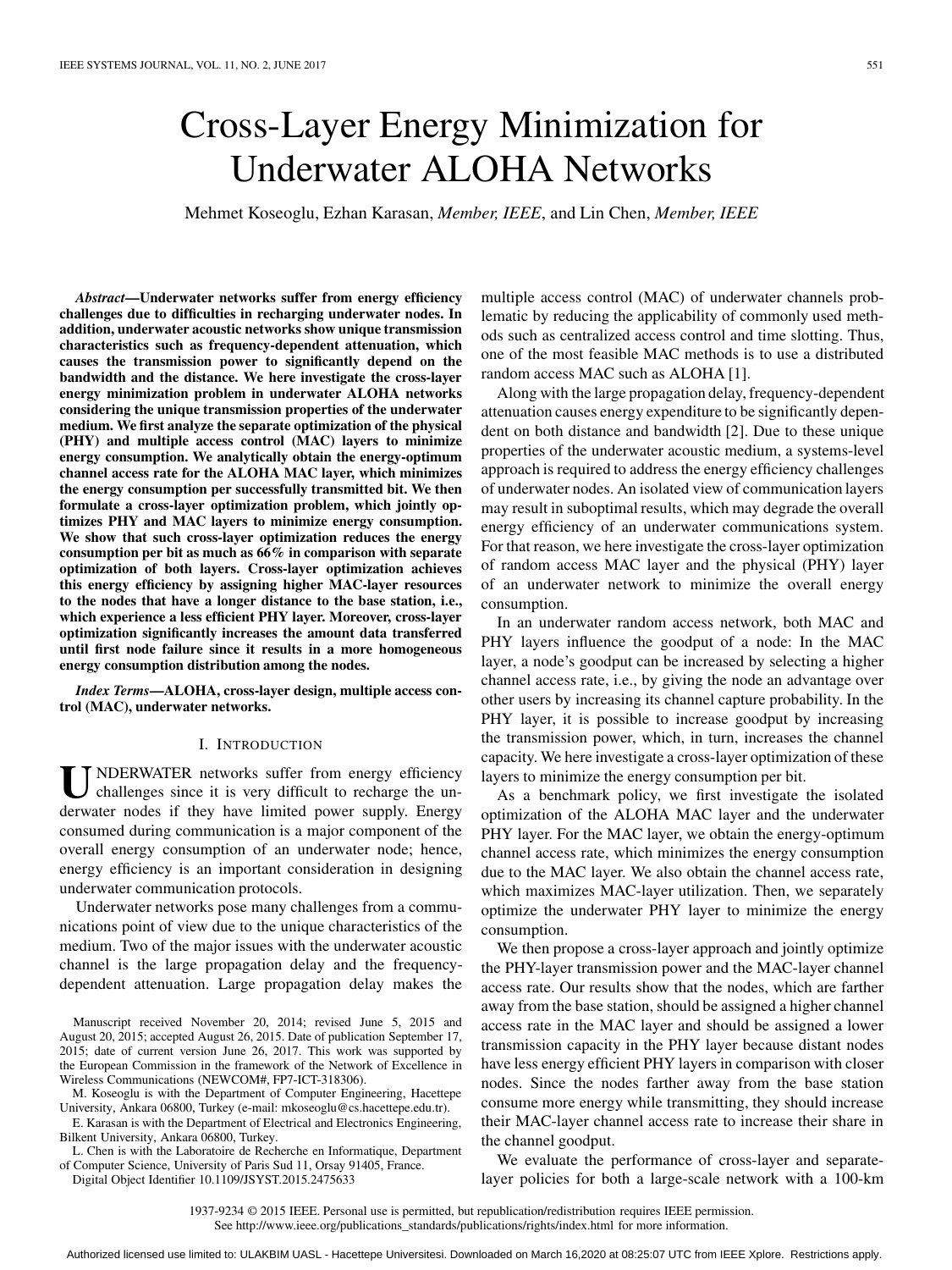radius and a small-scale network with a 10-km radius. Numerical results show that the cross-layer optimization outperforms the separate optimization of both layers by reducing the energy consumption per bit up to 66% for a large-scale network and 7% for a small-scale network. Cross-layer optimization is more crucial for large-scale networks due to the high transmission power requirements for networks covering large distances.

In addition to the significant improvement in energy consumption, cross-layer optimization results in a more homogeneous energy consumption distribution among the nodes. Such a homogeneous distribution significantly increases the amount data transferred until the first node failure due to battery drain up. In contrast, separate optimization of layers results in the assignment of very high transmission powers to distant nodes, which degrade their lifetime significantly.

To the best of our knowledge, this is the first attempt to evaluate the energy efficiency of an underwater ALOHA network.

The rest of this paper is organized as follows. In the next section, we survey the relevant literature. In Section III, the system model is described. Separate optimization of PHY and MAC layers is investigated in Section IV, and cross-layer optimization is analyzed in Section V. We present the numerical results in Section VI and the conclusions in Section VII.

#### II. RELATED WORK

ALOHA protocol is one of the oldest multiple access protocols for terrestrial networks [3]. Due to its simplicity and due to the difficulties in the underwater medium such as the large propagation delay experienced by acoustic waves, ALOHA is one of the most commonly studied underwater MAC protocols. Its performance for underwater networks has been investigated in several studies [1], [4] and in real sea experiments [5]. In contrast to terrestrial networks, slotted ALOHA operation does not yield performance gains for underwater networks in comparison with pure ALOHA due to high propagation delay [6]. There are several proposals for improving time slotting for ALOHA [7]–[10], but here we investigate the performance of pure ALOHA since global synchronization may not be feasible for underwater networks. We also do not consider Request-to-send (RTS)/Clear-to-send (CTS) exchange as the effect of long preambles in underwater communication reduces their efficiency [11], [12], although there are studies that consider hand shaking for underwater networks [13].

Performance of ALOHA is also investigated for multihop networks and single-hop networks. Performance analysis of ALOHA for multihop networks is studied in [14]. A modified analytical model of ALOHA in a string multihop network is presented in [15].

Energy efficiency of underwater networks has been also investigated, but this paper is the first attempt to model the energy efficiency of ALOHA. In [16], the authors proposed a duty cycling protocol for underwater sensor networks. A reservationbased energy-efficient MAC protocol is proposed in [17], and a code-division-multiple-access-based energy-efficient protocol is proposed in [18]. Another MAC protocol, which uses tone-based contention resolution, is proposed in [19]. Joint

TABLE I MODEL PARAMETERS GIVEN IN [24] FOR TRANSMISSION POWER

| $\text{Case}$ | $_{\alpha}$ 1    | $\alpha$ | QЗ     | υ        | Ыc      | $\beta_3$  |
|---------------|------------------|----------|--------|----------|---------|------------|
|               | $-0.00235$       | 0.01565  | 1320   | 0.014798 | .0148   | 74.175     |
|               | $.617e-5$<br>-5. | 0.02855  | 2.9305 | 0.04317  | 0.90597 | 76.<br>156 |

consideration of random access with compressed sensing is proposed in [20] to improve energy efficiency in underwater sensor networks.

The relationship between acoustic link capacity and distance is first modeled in [2], which presents the optimal transmission power and bandwidth to achieve a desired signal-to-noise ratio. This model has been used for joint frequency selection and relay placement for energy efficiency in [21], for joint frequency and power allocation in [22], and for energy-efficient routing in [23]. An approximate model based on [2] is proposed in [24], which gives the optimal transmission power as a convex function of capacity and distance. We here use this model to investigate the joint selection of MAC-layer channel access rate of the ALOHA protocol and the PHY-layer capacity.

## III. SCENARIO DESCRIPTION AND DEFINITIONS

We consider a single-hop network where nodes transmit to a base station. There are  $N$  nodes sharing the channel, and we assume that all nodes are saturated, i.e., they always have a packet to send. Node  $i$  transmits its packets following a Poisson process with a rate  $\lambda^{i}$ , which we call the channel access rate. If a packet is lost, the node retransmits the packet on its next transmission. We only consider the traffic from nodes to the base station similar to a scenario where underwater sensor nodes are reporting sensing information to the base station. We assume that the base station is not energy constrained.

We define  $E^i$  as the energy consumption per bit of the *i*th node and  $G<sup>i</sup>$  as the goodput, which we define as the amount of data transmitted per unit time by node  $i$ . We assume that the packets have a fixed duration of one. We define the power required while transmission of a packet as  $P_t(l, C)$  for a node with a distance  $l$  to the base station and a desired PHY-layer capacity C. To compute  $P_t(l, C)$ , we use the approximate model proposed in [24] based on the capacity expressions given in [2]. This model gives the optimum transmission power as a function of the capacity and distance. We also denote the power consumption between two consecutive transmissions by  $P_s$ . From now on, we refer to this intertransmission duration as *sleeping*. We assume that the transmit power control is possible as it is already present in some acoustic modems [25].

Reference [24] models the transmission power as follows:

$$
P_t(l, C) = l^{a_1(C)} 10^{\frac{a_2(C)}{10}} \tag{1}
$$

where

$$
a_1(C) = \alpha_3 + \alpha_2 C + \alpha_1 C^2 \tag{2}
$$

$$
a_2(C) = \beta_3 + \beta_2 10 \log_{10} C + \beta_1 (10 \log_{10} (C + 1))^2.
$$
 (3)

The parameters of the formula are given in Table I. Case 1 parameters are valid for  $l \in [0, 10]$  km,  $C \in [0, 2]$  kb/s, and Case 2 parameters are valid for  $l \in [0, 100]$  km,  $C \in [0, 100]$  kb/s.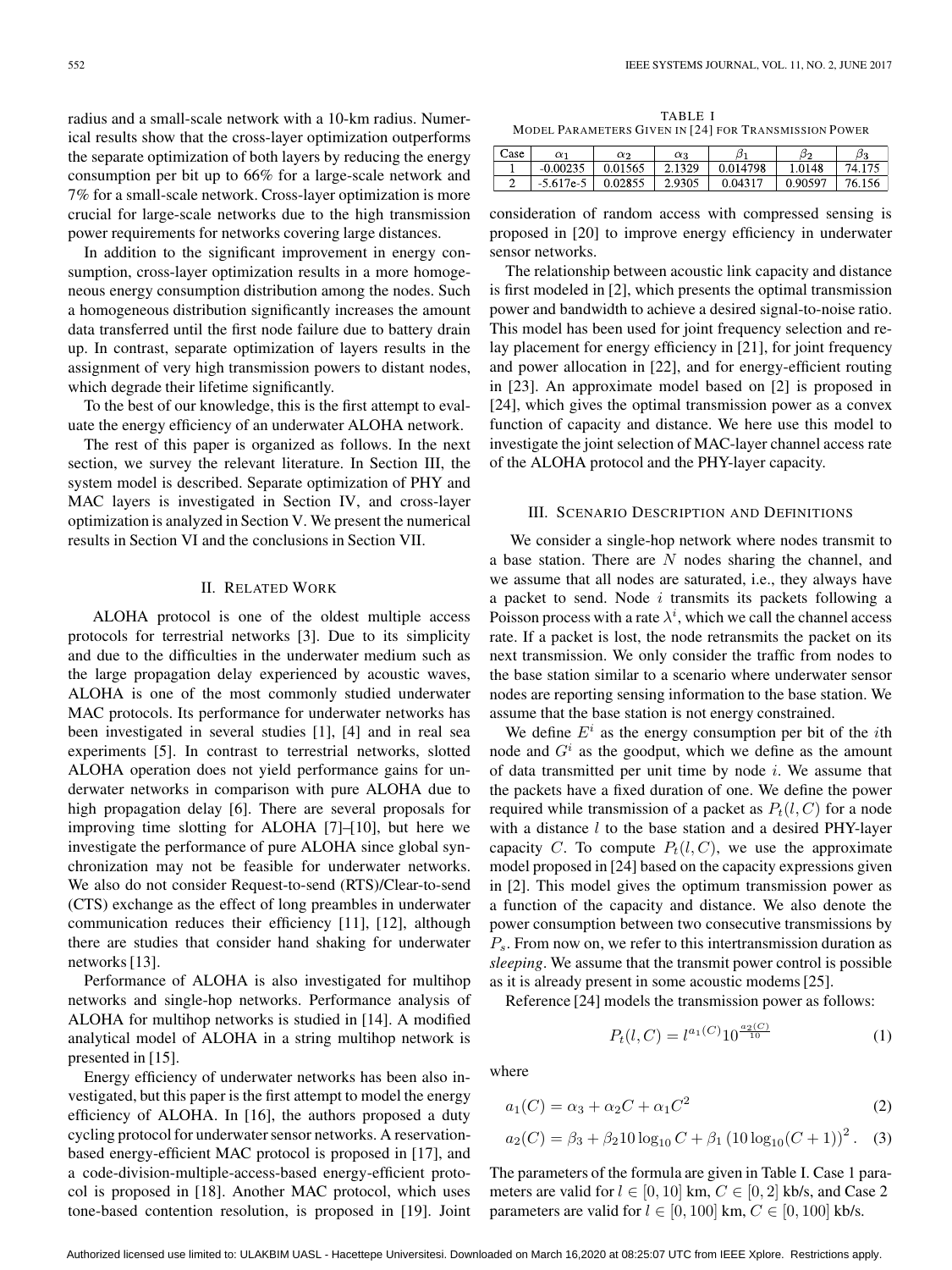In the next section, we investigate the separate optimization of PHY and MAC layers of an ALOHA-based underwater network.

#### IV. SEPARATE OPTIMIZATION OF MAC AND PHY LAYERS

# *A. MAC-Layer Optimization*

Here, we first minimize the energy consumption from a MAC-layer perspective and obtain an energy-optimum channel access rate for the ALOHA network. We also compare the energy-optimum channel access rate against the channel access rate, which maximizes the MAC-layer utilization.

Since this is a single-layer analysis, we do not consider the differences among the nodes in terms of transmission power and distance. We assume that the nodes are identical in terms of PHY-layer parameters: the nodes have the same distance to the base station and have the same transmission power, i.e.,  $l^i =$ l,  $P_t(l^i, C^i) = P_t$ , hence have the same PHY-layer capacity:  $C^i = C$ . In this case, there is no dependence on the distance, and the only parameter to optimize is the MAC-layer channel access rate, i.e.,  $\lambda^i = \lambda$ .

Since the nodes are identical, they have the same goodput and energy consumption per bit. Hence, minimizing the energy consumption in the network is equivalent to minimizing the energy consumption of a single node.

First, we obtain the channel access rate that maximizes MAC-layer utilization. The goodput of a node can be written as

$$
G(C, \lambda) = C \times U(\lambda)
$$
 (4)

where C is the PHY-layer capacity, and  $U(\lambda)$  is the MAC-layer utilization, which can be written as

$$
U(\lambda) = \frac{e^{-2N\lambda}}{1 + 1/\lambda} \tag{5}
$$

for large N, where  $1/\lambda$  is the backoff duration between transmission attempts, and  $e^{-2N\lambda}$  is the probability of success of a transmission.  $U(\lambda)$  is maximized at the following channel access rate:

$$
\lambda^{\max} = \frac{\sqrt{N^2 + 2N} - N}{2N} \tag{6}
$$

giving the following maximum utilization:

$$
U^{\max} = e^{N - \sqrt{N(N+2)}} \left( N - \sqrt{N(N+2)} + 1 \right). \tag{7}
$$

We now aim to find the MAC-layer utilization that minimizes the energy consumption per transmitted bit. A very low utilization results in a high energy consumption per bit since the nodes spend most of their time in the sleeping state, which has a small, albeit nonnegligible, energy consumption. On the other hand, at higher channel access rates, energy will be wasted due to increased number of collisions.

The energy consumption per bit of a node can be modeled as follows: During each transmission, a node consumes a  $P_t$ amount of energy. Between each transmission, the node sleeps

for a duration of  $1/\lambda$ ; hence, the amount of energy consumed between transmissions is  $P_s/\lambda$ . The probability of success of a transmission is given by  $e^{-2N\lambda}$ , which results in the following expression for the energy consumed per bit:

$$
E(C,\lambda) = \frac{P_t + P_s \frac{1}{\lambda}}{e^{-2N\lambda}} \frac{1}{C}
$$
 (8)

which is minimized at the following channel access rate:

$$
\lambda^* = \frac{R}{NR + \sqrt{NR(NR + 2)}}\tag{9}
$$

where  $R = P_s/P_t$ . When (9) is replaced in (5), the following energy-optimum MAC utilization at which the energy consumption is minimized can be obtained:

$$
U^* = \frac{Re^{NR} - \sqrt{NR(NR+2)}}{NR + \sqrt{NR(NR+2)} + R}.
$$
 (10)

Then, the ratio of energy-optimum utilization to the maximum utilization can be obtained by dividing (10) by (7) as follows:

$$
\frac{U^*}{U^{\max}} = \frac{R \exp\left(N(R-1) - \sqrt{NR(NR+2)} + \sqrt{N(N+2)}\right)}{\left(-N + \sqrt{N(N+2)} - 1\right)\left(NR + \sqrt{NR(NR+2)} + R\right)}.\tag{11}
$$

#### *B. PHY-Layer Optimization*

If the PHY-layer energy consumption is analyzed in isolation, it can be numerically shown that the required transmission power per bit is an increasing function of transmission capacity for a given  $l$ , i.e.,

$$
\frac{\partial}{\partial C} \frac{P_t(l, C)}{C} > 0 \tag{12}
$$

for  $l > 1$  km,  $C > 1$  kb/s for Case 2 and for  $l > 0.008$  km for Case 1. Hence, for practical values of  $l$  and  $C$ , a node should transmit at the lowest PHY-layer transmission capacity, which satisfies the goodput constraints.

## *C. Separate-Layer Optimum Policies (SL-E and SL-T)*

We propose two different policies that separately optimize both layers. The first policy (SL-E) sets the channel access rate of all nodes to  $\lambda^*$  given by (9), which minimizes MAC-layer energy consumption. Then, it selects PHY-layer transmission capacity as the minimum transmission capacity that satisfies the goodput constraint

$$
G(C, \lambda^*) = \frac{Ce^{-2N\lambda^*}}{1 + 1/\lambda^*} = T
$$
\n(13)

which results in the selection of the following transmission capacity:

$$
C = \frac{T(1 + 1/\lambda^*)}{e^{-2N\lambda^*}}.\tag{14}
$$

The second policy (SL-T) sets the channel access rate of all nodes to  $\lambda^{\max}$  given by (6), which maximizes MAC-layer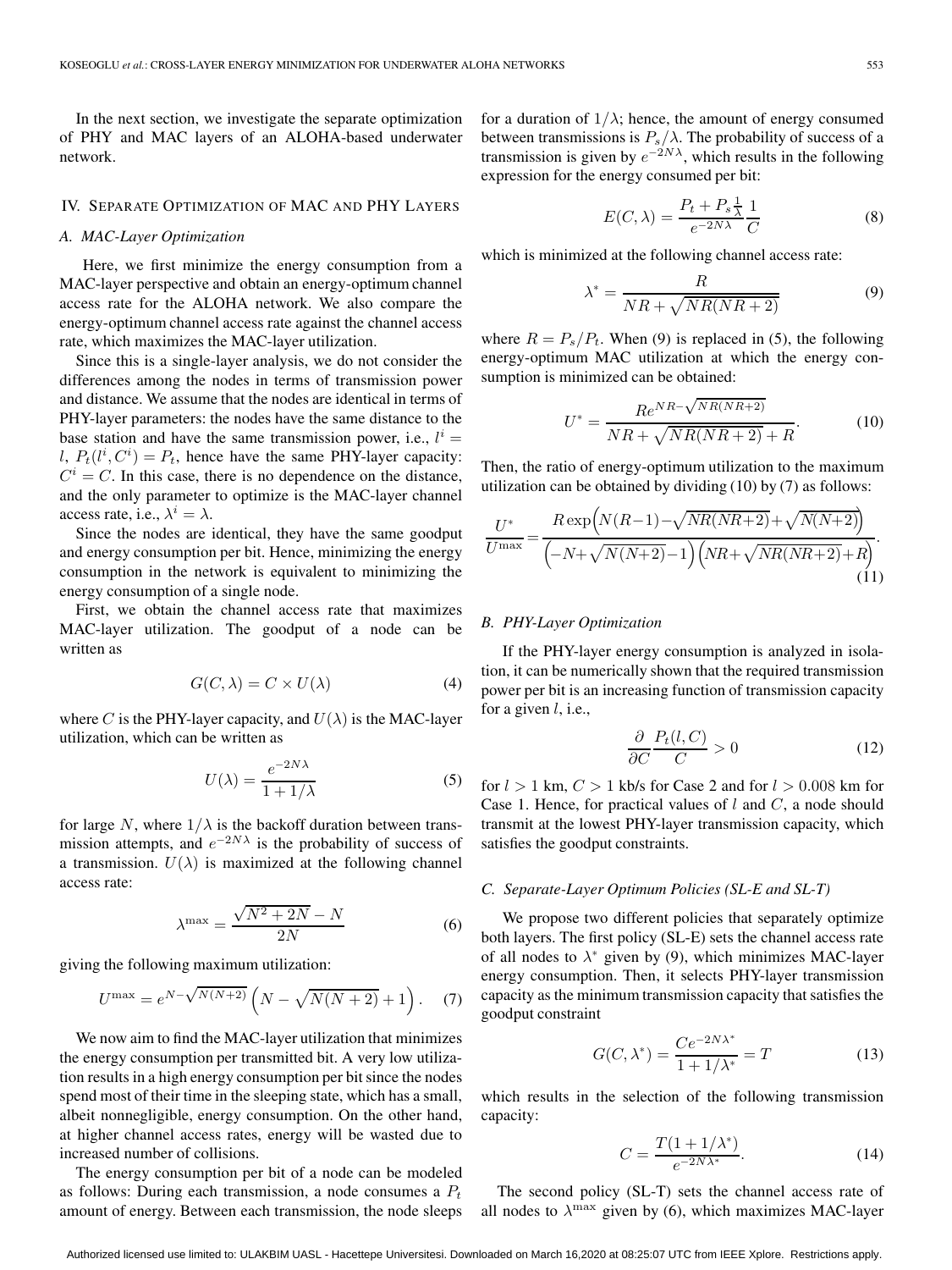utilization. Similarly, the PHY-layer transmission capacity is selected as the minimum transmission capacity that satisfies the goodput constraint.

These policies are different because SL-E aims to minimize energy consumption in the MAC layer but SL-T aims to maximize MAC-layer utilization. SL-E selects a lower channel access rate and achieves a lower MAC-layer utilization in comparison with SL-T to minimize the energy wasted due to collisions. At first glance, it can be thought that SL-E consistently consumes less energy than SL-T since it minimizes MAC-layer energy consumption. When both layers are taken into consideration, however, SL-E consumes more energy than SL-T if the nodes have high goodput requirements. Since SL-E achieves a lower MAC utilization, a higher transmission power should be used to compensate if the desired goodput is high. This results in significant energy consumption due to PHY layer despite the energy-optimum MAC layer. More detailed comparison between these policies is given in Section VI.

# V. CROSS-LAYER OPTIMIZATION OF MAC AND PHY LAYERS

Here, we investigate how the probing rates and transmission powers of nodes are jointly optimized in an ALOHA network so that the energy consumption of the network is minimized.

In contrast to the MAC-layer analysis in the previous section, we now consider the differences in distance  $l$  and transmission capacity  $C$ , among the nodes. For the *i*th node, the energy consumption during packet transmission is  $P_t(l^i, C^i)$ , and the average energy consumption between consecutive transmissions is  $P_s \times 1/\lambda^i$ , where  $\lambda^i$  is the channel access rate of the node. The amount of data transmitted during a packet transmission is  $C<sup>i</sup>$ . If we denote the probability of success of the transmission as  $Prob<sub>succ</sub><sup>i</sup>$ , then successful transmission of a packet requires  $1/Prob_{\text{succ}}^i$  transmissions on the average. Thus, the energy consumption per bit of a node can be written as follows:

$$
E^{i}(C^{i}, \lambda^{i}) = \frac{P_{t}(l^{i}, C^{i}) + P_{s} \frac{1}{\lambda^{i}}}{\text{Prob}_{\text{succ}}^{i}} \frac{1}{C^{i}} = \frac{P_{t}(l^{i}, C^{i}) + P_{s} \frac{1}{\lambda^{i}}}{e^{-2\sum_{j:j\neq i} \lambda^{j}} C^{i}}
$$
(15)

since the probability success of a transmission can be written as Pro $b^i_{succ} = e^{-2\sum_{j:j\neq i}\lambda^j}$  for an ALOHA network. Similarly, the average goodput of a node can be written as

$$
G^{i}(C^{i},\lambda^{i}) = \frac{C^{i}\text{Prob}_{\text{succ}}^{i}}{1 + 1/\lambda^{i}} = \frac{C^{i}e^{-2\sum_{j:j\neq i}\lambda^{j}}}{1 + 1/\lambda^{i}}.
$$
 (16)

Using these metrics, we can define the cross-layer energyoptimum policy as follows.

*Cross-Layer Energy Optimum Policy (CL):* The energy minimization problem can be formulated as follows:

$$
\min \sum_{i} \frac{\sum_{i} E^{i}(C^{i}, \lambda^{i}) G^{i}(C^{i}, \lambda^{i})}{\sum_{i} G^{i}(C^{i}, \lambda^{i})}
$$
\n
$$
\text{subject to } G^{i}(C^{i}, \lambda^{i}) = T^{i}
$$
\n
$$
0 < C^{i} < \overline{C}
$$
\n
$$
0 < \lambda^{i} \tag{17}
$$

where the decision variables are  $\lambda^i$  and  $C^i$ .  $C^i$  is upper bounded by  $\overline{C}$ , which is the maximum transmission capacity, which is supported by the approximate model. For Case 1,  $\overline{C} = 2$ , and for case 2,  $\overline{C} = 100$ . If the goodput constraints of all nodes are equal, i.e.,  $T^i = T$ , the problem can be reduced as follows due to the equality constraint:

$$
\min \qquad \sum_{i} E^{i}(C^{i}, \lambda^{i})
$$
\n
$$
\text{subject to} \quad G^{i}(C^{i}, \lambda^{i}) = T
$$
\n
$$
0 < C^{i} < \overline{C}
$$
\n
$$
0 < \lambda^{i}.\tag{18}
$$

Due to the nonlinear equality constraint, this optimization problem is not convex. We solve this optimization problem using sequential quadratic programming [26] through MATLAB Optimization Toolbox. Solution for an 11-node network is quite fast, which takes a few seconds on a typical laptop computer.

## VI. NUMERICAL RESULTS

In this part, we evaluate the performance of the crosslayer optimization in comparison with separate optimization of both layers. We first evaluate the policies for a large-scale network with 11 nodes with distances [1, 10:10:100] km to the base station. Then, we evaluate the policies for a smallscale network where the nodes have [0.1, 1:1:10] km distance to the base station. In these evaluations, we used the approximate model given in [24]: For the large-scale network, we use the model defined as *Case 2*, which is valid for  $l \in [0, 100]$  km and  $C \in [0, 100]$  kb/s, and for the small-scale network, we use the model defined as *Case 1*, which is valid for  $l \in [0, 10]$  km and  $C \in [0, 2]$  kb/s.

The operation of the pure ALOHA protocol is not affected by the distance or exact location of the nodes since the nodes do not perform carrier sensing. We assumed that the power consumed while sleeping is 1/300 of the transmit power over a medium range at a medium rate, i.e.,  $P_s = P_t(50, 50)/300$ for the large-scale network and  $P_s = P_t(5, 1)/300$  for the small-scale network, since the sleeping power of the WHOI micromodem is approximately 1/300 of its transmit power [27]. We assume a packet transmission duration of 1 s. We omit the energy consumption during the wake-up of the nodes.

We also performed simulations to evaluate the accuracy of the results obtained using the considered policies. We have implemented an ALOHA simulator using Java. In these simulations, we have assumed that the packets can be transmitted at the full capacity.

#### *A. Large-Scale Network*

Figs. 1 and 2 plot the change in the capacity and channel access rate allocations of CL, SL-E, and SL-T policies for the 11 nodes in the network with respect to their distance. SL-E and SL-T policies first select a channel access rate that optimizes MAC-layer energy consumption and MAC-layer utilization, respectively. This selection is independent from the distance of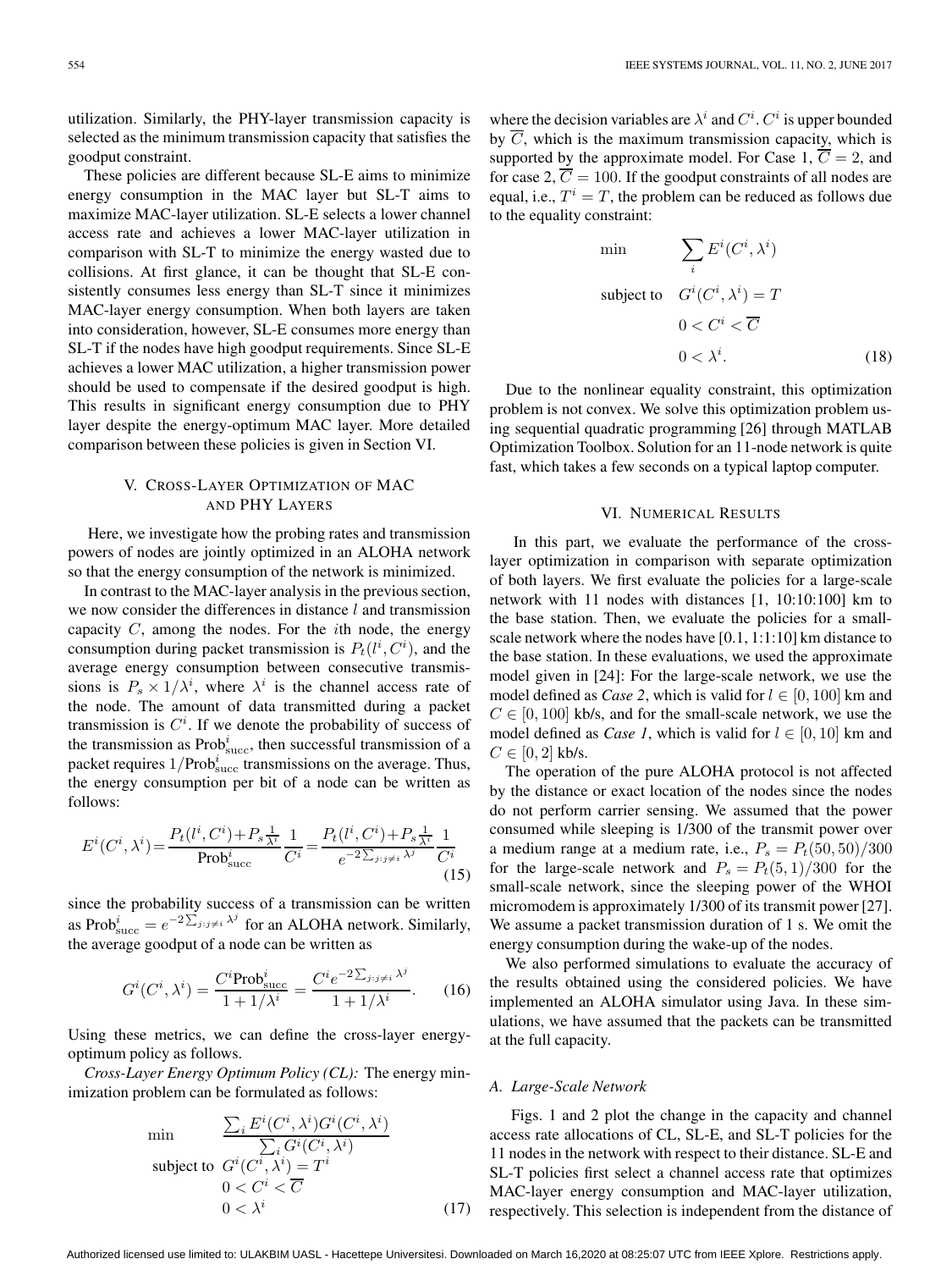

Fig. 1. Capacity allocations made by the (a) proposed cross-layer policy (CL) and (b) SL-E and (c) SL-T for nodes with increasing distance to the base station for different goodput requirements. (Large-scale network).

the node, as shown in Fig. 2(b), since SL policies optimize each layer in isolation. SL-E selects a lower access rate than SL-T since the access rate that minimizes energy consumption given by (9) is lower than the access rate that maximizes utilization given by (6). SL-E and SL-T then select the minimum PHYlayer transmission capacity to satisfy the goodput requirement of each node, as shown in Fig. 1(b) and (c). Since SL-E selects a low MAC-layer access rate, it cannot satisfy higher goodput requirements within the limits of the PHY-layer transmission capacity (100 kb/s), as presented in Fig. 1(b). This is one of the disadvantages of separate optimization of network layers: Isolated optimization of the MAC-layer energy consumption results in a low channel utilization, which may prevent the goodput requirements to be satisfied for a large-scale network.

In contrast to SL-E and SL-T, which assign a fixed channel access rate and transmission capacity regardless of distance, CL selects these parameters depending on the distance of a node. CL allocates a higher PHY-layer transmission capacity to the nodes that have a shorter distance to the base station, i.e.,

which have a better channel [see Fig. 1(a)]. To compensate for the disadvantage of nodes that are farther away from the base station, CL assigns higher channel access rates to distant nodes [see Fig. 2(a)]. In other words, CL assigns higher PHY-layer resources to the closer nodes and higher MAC-layer resources to more distant nodes, equalizing the goodput among the nodes.

The benefit of this joint optimization is apparent in the energy consumption per successfully transmitted bit. Fig. 3(a) presents the energy consumed per bit as the goodput of nodes increases, and Fig. 3(b) presents the percentage improvement obtained by CL in terms of energy consumption per bit. Fig. 3(a) also plots the simulation results, which predict the energy consumption very accurately. Among the studied policies, CL consumes the lowest amount of energy per bit due to cross-layer optimization. The improvement obtained by CL in the energy consumption can reach 66% in comparison with SL-T. The energy consumption of SL-E can reach extremely high values at higher goodputs resulting up to 100 times more energy consumption than CL.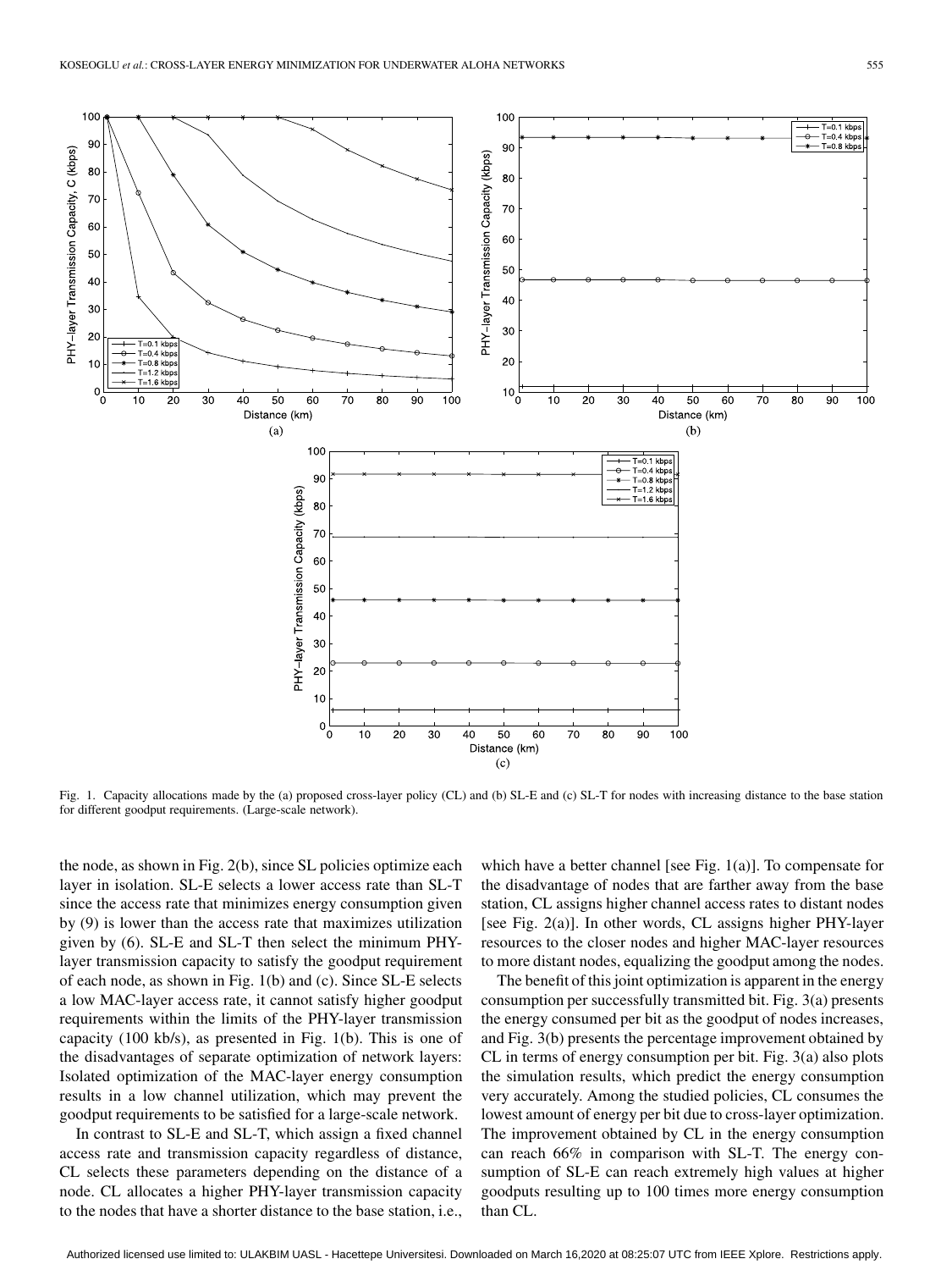

Fig. 2. Channel access rate allocations made by (a) CL and (b) SL-E and SL-T for nodes with increasing distance to the base station for different goodput requirements. (Large-scale network).



Fig. 3. (a) Average energy consumption per bit for CL and SL policies as the goodput per node increases. (b) Percentage improvement obtained by CL. (Largescale network).

SL-T consumes less energy than SL-E, which demonstrates an interesting aspect of single-layer optimization: Although SL-E optimizes the MAC-layer energy consumption by selecting a low channel access rate, it requires a high PHY-layer transmission capacity if there is a high goodput requirement. This increase in the PHY-layer transmission capacity causes a significant energy consumption, which exceeds the energy savings obtained from MAC-layer optimization.

## *B. Small-Scale Network*

We also evaluate the proposed cross-layer policy for a smallscale network that has a radius of 10 km. For this network, we use the approximate model given in [24] as Case 1. Figs. 4 and 5

show the transmission capacity and channel access rate allocations made by the evaluated policies. SL-E selects a lower access rate than SL-T, similar to the large-scale network (see Fig. 5). As a result, SL-E assigns higher transmission capacity to nodes in comparison with SL-T [see Fig. 4(c) and (b)]. CL assigns higher transmission rates to the closer nodes and assigns higher channel access rates to the distant nodes similar to the previous case.

Although the behavior of CL is similar for the small-scale network and the large-scale network, there is a subtle difference between the access rate and transmission capacity allocations. For the large-scale network, CL tends to select channel access rates closer to SL-T on the average and higher in comparison with SL-E (see Fig. 2). On the other hand, for the small-scale network, CL assigns lower channel access rates in comparison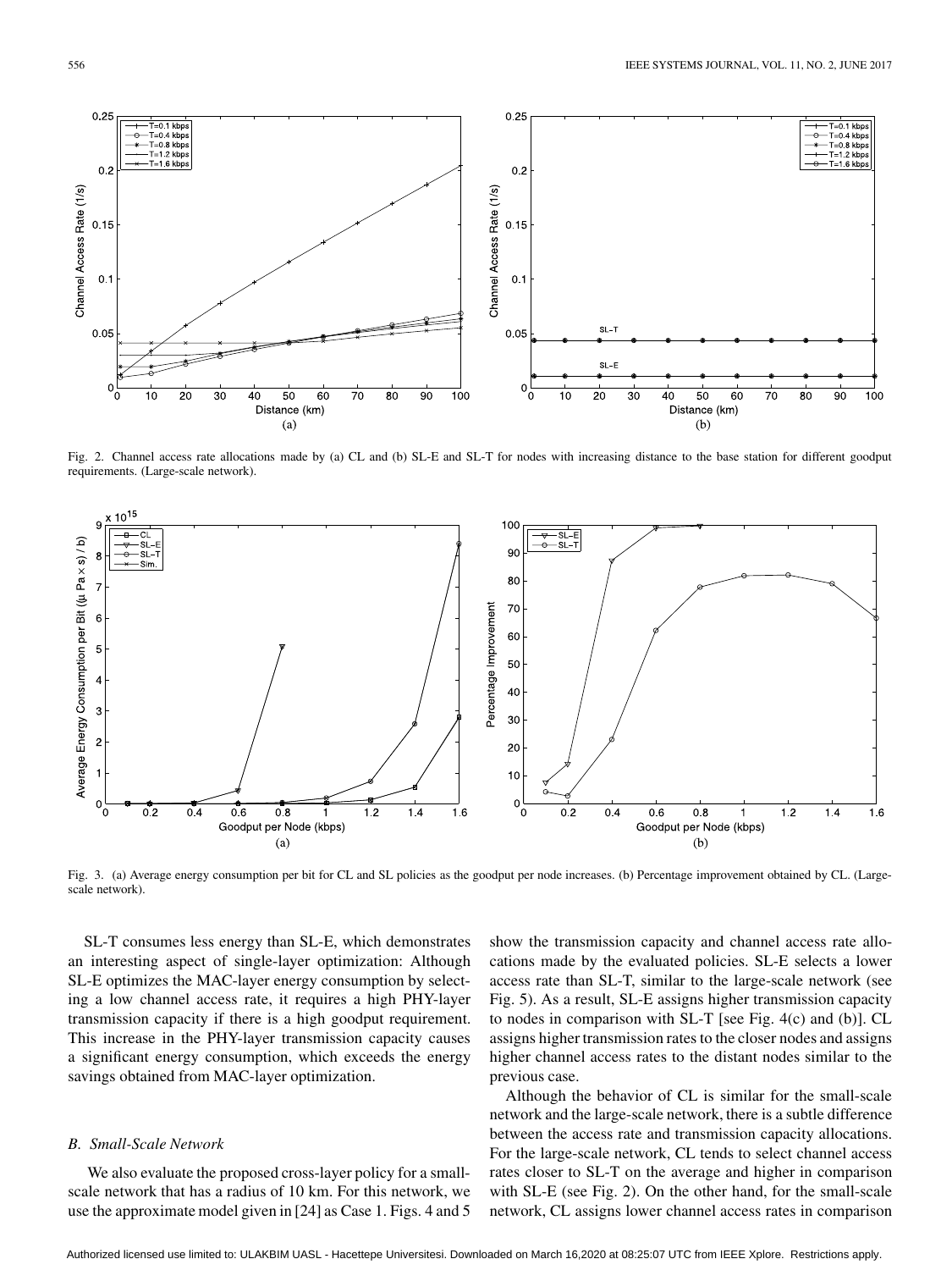

Fig. 4. Capacity allocations made by the (a) proposed cross-layer policy (CL) and (b) SL-E and (c) SL-T for nodes with increasing distance to the base station for different goodput requirements. (Small-scale network).



Fig. 5. Channel access rate allocations made by CL and SL-E and SL-T for nodes with increasing distance to the base station for different goodput requirements. (Small-scale network).

with both SL-T and SL-E (see Fig. 5). The reason is the following: For a large-scale network, the PHY layer is very inefficient due to long transmission distance. For that reason, CL aims to minimize the PHY-layer transmission capacity and increase the channel access rates such that the MAC-layer utilization is maximized. Hence, for the large-scale network, the channel access rates assigned by CL is closer to SL-T on the average. On the other hand, PHY layer of the small-scale network is more efficient in comparison with a large-scale network. Hence, for the small-scale network, CL assigns lower channel access rates in the MAC layer to minimize collisions and maximize PHYlayer transmission capacity.

The energy consumption of all policies and the amount of improvement obtained by CL are shown in the results in Fig. 6. In comparison with the large-scale network, the improvement obtained by cross-layer optimization is less significant. The improvement reaches up to 7 in comparison with SL-E and 44 in comparison with SL-T. Large-scale network has a higher improvement margin because it has a very inefficient PHY layer, and a poor choice of channel access rates require

Authorized licensed use limited to: ULAKBIM UASL - Hacettepe Universitesi. Downloaded on March 16,2020 at 08:25:07 UTC from IEEE Xplore. Restrictions apply.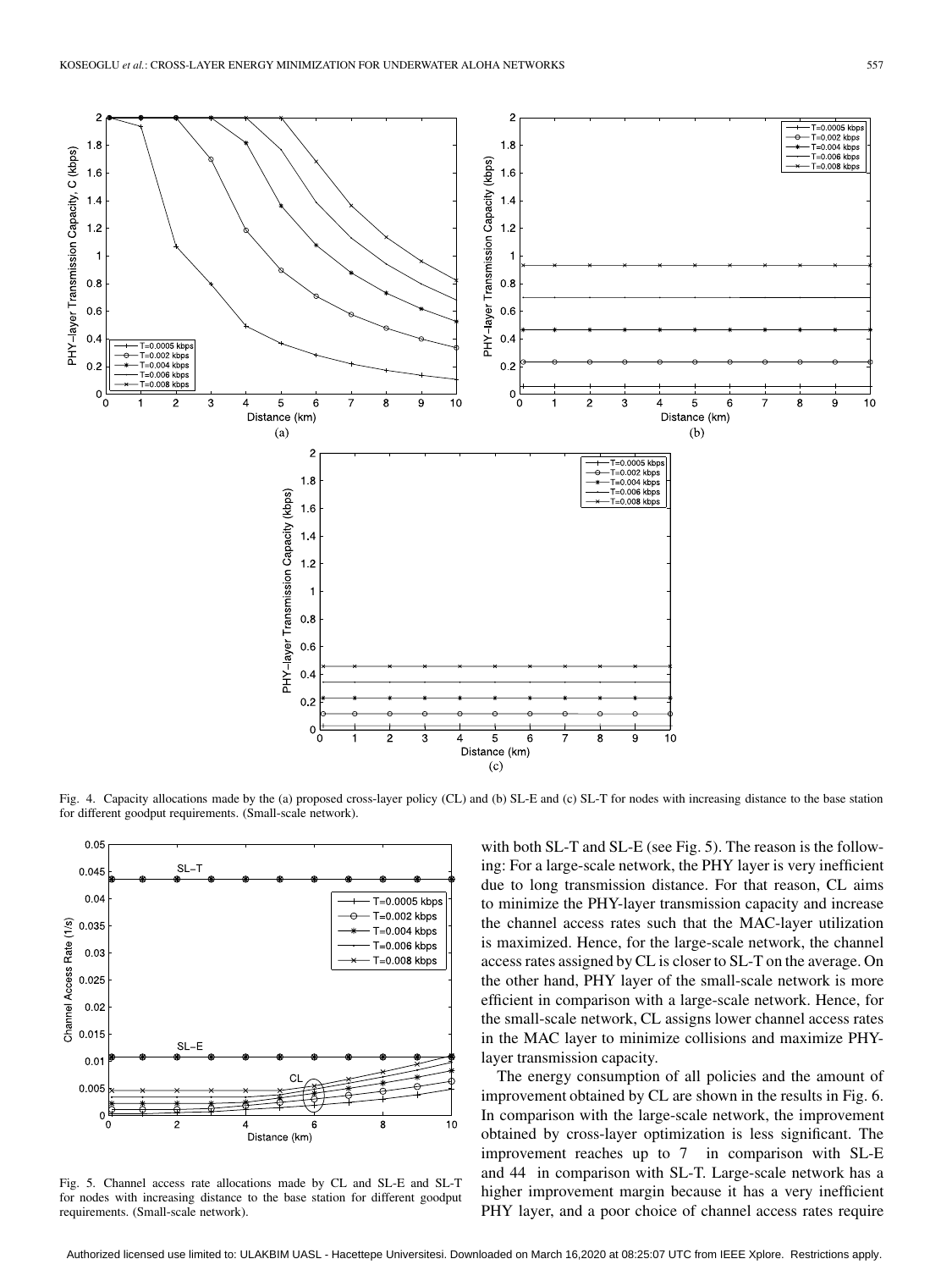

Fig. 6. (a) Average energy consumption per bit for CL and SL policies as the goodput per node increases. (b) Percentage improvement obtained by CL. (Smallscale network).



Fig. 7. (a) Energy consumption per bit for each node for  $T = 0.8$  for the large-scale network. (b) Energy consumption per bit for each node for  $T = 0.004$  for the small-scale network.

nodes to use higher transmission powers. Hence, cross-layer optimization minimizes the effect of inefficient PHY layer by giving MAC-layer priority to distant nodes.

separate-layer policy, cross-layer optimization is crucial for energy efficiency.

It should be also noted that the best separate-layer policy is different for the small-scale and large-scale networks. For the large-scale network, SL-T is more efficient than SL-E, and for the small-scale network, SL-E is more efficient than SL-T. SL-T is more efficient for the large-scale network as MAC-layer utilization should be as high as possible to use the minimum transmission power. On the other hand, SL-E is more efficient for the small-scale network since it has a more efficient PHY layer, which makes the energy wasted due to collisions more dominant. Since there is no single best

## *C. Node Failure Time Analysis*

In this part, we investigate the effect of cross-layer optimization on the lifetime of nodes in an underwater sensor network. Fig. 7(a) plots energy consumption per bit for each node at  $T =$ 0.8 for a large-scale network, and Fig. 7(b) plots the energy consumption per bit for each node at  $T = 0.004$  for a smallscale network. The energy consumption among the nodes is more homogeneous for the CL policy in comparison with SL-E and SL-T, particularly for the large-scale network. For the SL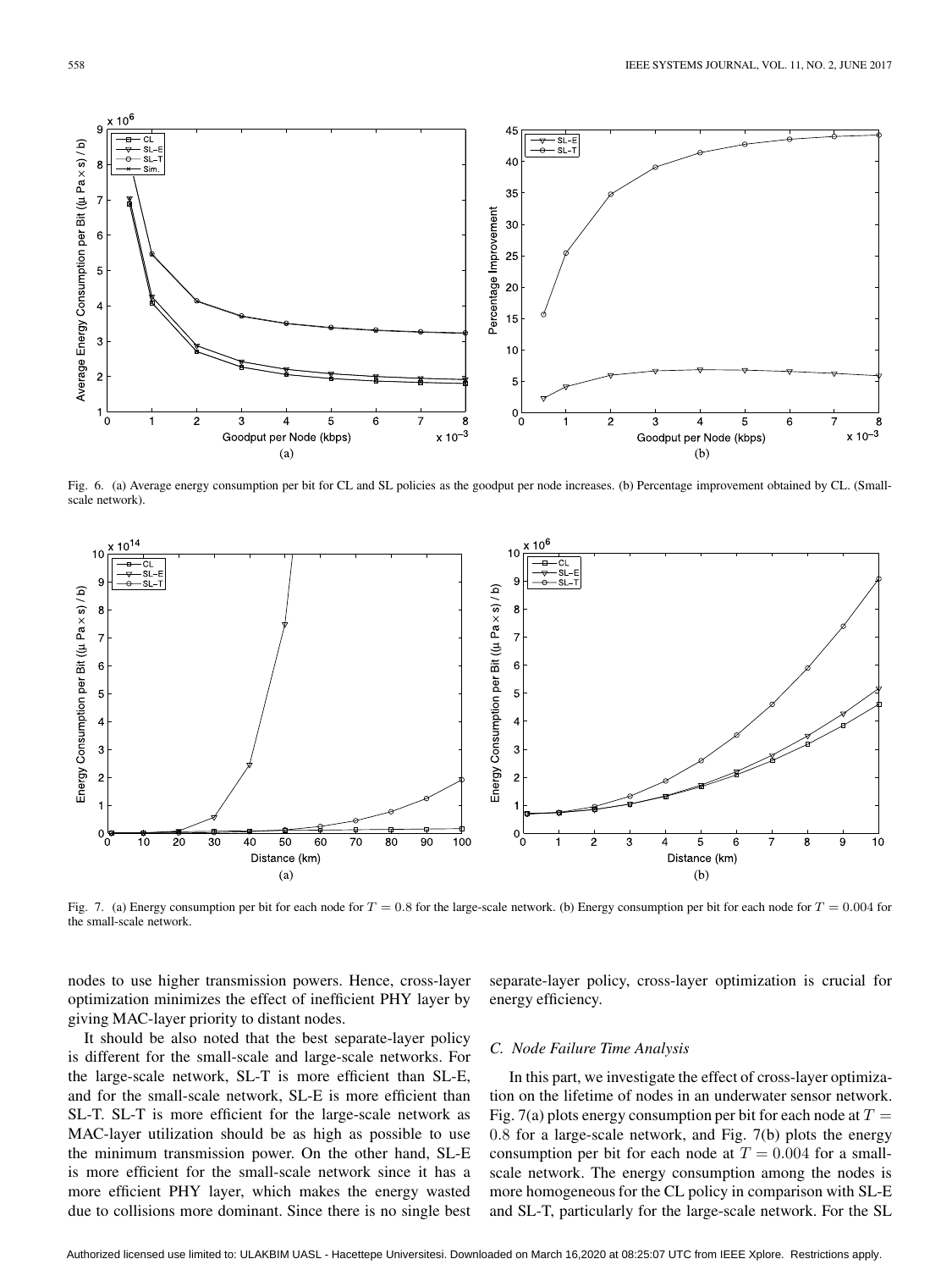

Fig. 8. Improvement with CL compared with SL-E and SL-T in the number of bits transmitted during the network's lifetime as a function of node goodput for the (a) large-scale network and for the (b) small-scale network.



Fig. 9. (a) Goodput distribution of nodes that we have evaluated. (b) Percentage change in the number of bits until first node failure in comparison with the uniform goodput distribution.

policies, the nodes that are far from the base station are required to transmit at very high power levels, which will degrade their lifetime if they have a limited energy supply such as battery.

The improvement obtained by CL in the number of bits transferred until the first node failure is shown in Fig. 8. For a large-scale network, CL improves the lifetime up to 14 times in comparison with SL-T. SL-E performs very poor due to the increased transmission power as previously discussed. For the small-scale network, the improvement is up to 13% in comparison with SL-E and up to 98% in comparison with SL-T. Crosslayer optimization also prolongs the lifetime of the network in addition to improving the overall energy consumption. This aspect of cross-layer optimization may become very crucial in settings where the recharging of battery-powered underwater nodes is difficult.

## *D. Nonuniform Traffic Load*

So far, we have investigated the case where the nodes have equal goodput constraints to perform a fair comparison between nodes. In practice, however, different goodput requirements among the nodes may exacerbate the asymmetry in the energy consumption. This asymmetry may affect the lifetime of the network, as the nodes with greater goodput requirements may run out of power earlier than the lightly loaded nodes. To study this possible situation, we have evaluated different goodput distributions using the CL policy. We consider the goodput distributions shown in Fig. 9(a), which are selected such that the total goodput requirements for all distributions are equal to the uniform distribution case.

Our results show that such an asymmetry may shorten the lifetime of the network for some distributions, but it may also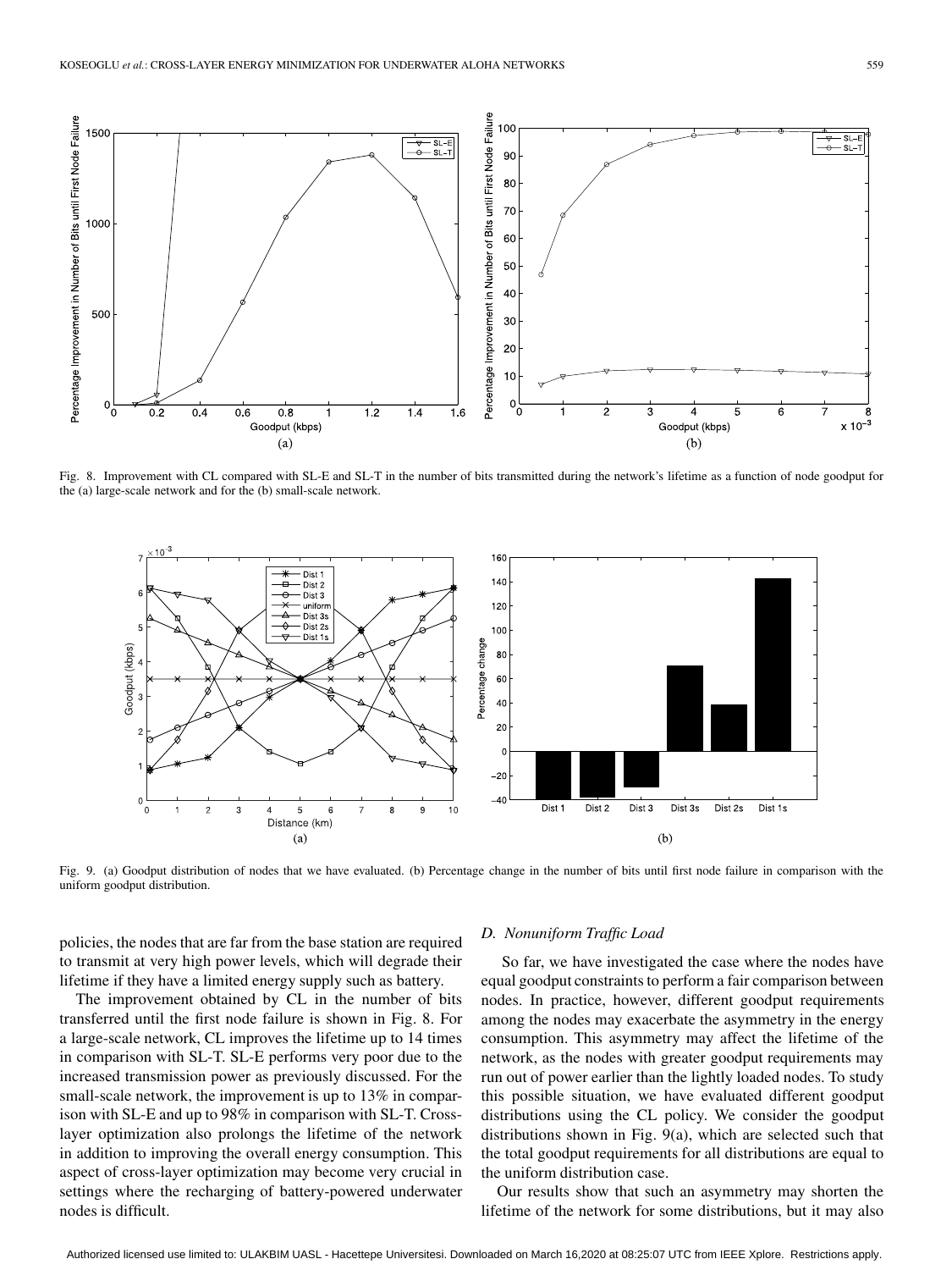prolong it. The time until the first node failure is determined by the node with the worst channel condition when the goodput requirements are equal. If the goodput requirements of the weakest node are less than the other nodes, such an asymmetry may prolong the time until the first node failure. For example, Fig. 9(b) shows the change in the time until the first node failure in comparison with the uniform goodput distribution. If the goodput distribution is skewed toward the nodes with good channel conditions (i.e., closer to the base station), the lifetime improves. For example, for *Dist 1s*, closer nodes have greater throughput requirements, which prolongs the lifetime of the network by 140% in comparison with a uniform goodput distribution. On the other hand, its symmetric version *Dist 1* reduces the lifetime of the network by 40%.

# VII. CONCLUSION

We have analyzed the energy consumption of an underwater ALOHA network both from a layered perspective and from a cross-layer perspective. We show that compensating the PHYlayer disadvantage of distant nodes by increasing their MAClayer utilization results in a significantly more energy efficient underwater network. The improvement obtained by cross-layer optimization reaches up to 66% for a large-scale network in comparison with the separate optimization of PHY and MAC layers. Our results also show that cross-layer optimization is more crucial for large-scale networks where the required transmission powers are much higher. A MAC-layer-only optimization, which does not consider the PHY layer, may cause higher energy consumption in the PHY layer, exceeding the benefits of the MAC-layer optimization.

In addition to an overall energy consumption improvement, the individual energy consumption of nodes is more homogeneously distributed by a cross-layer policy, which prolongs the time until the first node failure. As a result, the amount data transmitted until the first node failure can be increased significantly by a cross-layer policy.

In this paper, we have considered a single-hop scenario where the nodes do not perform multihopping to reduce transmission power. Although multihopping has been used to reduce transmission power, nodes have to stay in the receive state to perform relaying functions [28]. Hence, the nodes cannot switch to a low-power sleep phase to reduce energy consumption. In a sensor networking scenario similar to what we consider, the nodes transmit data on the uplink and close their transmission circuits immediately to conserve power. For that reason, we do not expect that multihopping will improve the energy consumption for the scenario considered here, but the tradeoff between multihopping and single hopping should be investigated for different underwater communication scenarios as a future study.

### **REFERENCES**

- [1] N. Chirdchoo, W.-S. Soh, and K. C. Chua, "Aloha-based MAC protocols with collision avoidance for underwater acoustic networks," in *Proc. IEEE INFOCOM*, May 2007, pp. 2271–2275.
- [2] M. Stojanovic, "On the relationship between capacity and distance in an underwater acoustic communication channel," *SIGMOBILE Mobile Comput. Commun. Rev.*, vol. 11, no. 4, pp. 34–43, Oct. 2007.
- [3] N. Abramson, "THE ALOHA SYSTEM: Another alternative for computer communications," in *Proc. AFIPS*, 1970, pp. 281–285.
- [4] A. A. Syed, W. Ye, J. Heidemann, and B. Krishnamachari, "Understanding spatio-temporal uncertainty in medium access with ALOHA protocols," in *Proc. 2nd ACM Int. WUWNet*, Sep. 2007, pp. 41–48.
- [5] L. Pu *et al.*, "Comparing underwater MAC protocols in real sea experiments," *Comput. Commun.*, vol. 56, pp. 47–59, Feb. 2015.
- [6] L. Vieira, J. Kong, U. Lee, and M. Gerla, "Analysis of ALOHA protocols for underwater acoustic sensor networks," in *Proc. 1st ACM Int. WUWNet*, Los Angeles, CA, USA, Sep. 2006.
- [7] J. Ahn, A. Syed, B. Krishnamachari, and J. Heidemann, "Design and analysis of a propagation delay tolerant ALOHA protocol for underwater networks," *Ad Hoc Netw.*, vol. 9, no. 5, pp. 752–766, Jul. 2011.
- [8] S. De, P. Mandal, and S. S. Chakraborty, "On the characterization of Aloha in underwater wireless networks," *Math. Comput. Model.*, vol. 53, no. 11/12, pp. 2093–2107, Jun. 2011.
- [9] P. Mandal, S. De, and S. S. Chakraborty, "A receiver synchronized slotted Aloha for underwater wireless networks with imprecise propagation delay information," *Ad Hoc Netw.*, vol. 11, no. 4,pp. 1443–1455, Jun. 2013.
- [10] H. Baek, J. Lim, and S. Oh, "Beacon-based slotted ALOHA for wireless networks with large propagation delay," *IEEE Commun. Lett.*, vol. 17, no. 11, pp. 2196–2199, Nov. 2013.
- [11] L. Pu *et al.*, "Impact of real modem characteristics on practical underwater MAC design," in *Proc. OCEANS—Yeosu*, May 2012, pp. 1–6.
- [12] Y. Zhu *et al.*, "Toward practical MAC design for underwater acoustic networks," in *Proc. IEEE INFOCOM*, 2013, pp. 683–691.
- [13] Z. Zhou, Z. Peng, P. Xie, J.-H. Cui, and Z. Jiang, "Exploring random access and handshaking techniques in underwater wireless acoustic networks," *EURASIP J. Wireless Commun. Netw.*, vol. 2013, no. 1, p. 95, Apr. 2013.
- [14] Y. Xiao, Y. Zhang, J. Gibson, G. Xie, and H. Chen, "Performance analysis of ALOHA and p-persistent ALOHA for multi-hop underwater acoustic sensor networks," *Cluster Comput.*, vol. 14, no. 1, pp. 65–80, Mar. 2011.
- [15] H. Yu, N. Yao, S. Cai, and Q. Han, "Analyzing the performance of Aloha in string multi-hop underwater acoustic sensor networks," *EURASIP J. Wireless Commun. Netw.*, vol. 2013, no. 1, p. 65, Mar. 2013.
- [16] M. K. Park and V. Rodoplu, "UWAN-MAC: An energy-efficient MAC protocol for underwater acoustic wireless sensor networks," *IEEE J. Ocean. Eng.*, vol. 32, no. 3, pp. 710–720, Jul. 2007.
- [17] P. Xie and J.-H. Cui, "R-MAC: An energy-efficient MAC protocol for underwater sensor networks," in *Proc. Int. Conf. Wireless Algorithms, Syst. Appl.*, Aug. 2007, pp. 187–198.
- [18] D. Pompili, T. Melodia, and I. Akyildiz, "A CDMA-based medium access control for underwater acoustic sensor networks," *IEEE Trans. Wireless Commun.*, vol. 8, no. 4, pp. 1899–1909, Apr. 2009.
- [19] A. Syed, W. Ye, and J. Heidemann, "T-Lohi: A new class of MAC protocols for underwater acoustic sensor networks," in *Proc. IEEE INFOCOM*, Apr. 2008, pp. 231–235.
- [20] F. Fazel, M. Fazel, and M. Stojanovic, "Random access compressed sensing for energy-efficient underwater sensor networks," *IEEE J. Sel. Areas Commun.*, vol. 29, no. 8, pp. 1660–1670, Sep. 2011.
- [21] C. Kam, S. Kompella, G. Nguyen, A. Ephremides, and Z. Jiang, "Frequency selection and relay placement for energy efficiency in underwater acoustic networks," *IEEE J. Ocean. Eng.*, vol. 39, no. 2, pp. 331–342, Apr. 2014.
- [22] J. Jornet, M. Stojanovic, and M. Zorzi, "On joint frequency and power allocation in a cross-layer protocol for underwater acoustic networks," *IEEE J. Ocean. Eng.*, vol. 35, no. 4, pp. 936–947, Oct. 2010.
- [23] M. Zorzi, P. Casari, N. Baldo, and A. Harris, "Energy-efficient routing schemes for underwater acoustic networks," *IEEE J. Sel. Areas Commun.*, vol. 26, no. 9, pp. 1754–1766, Dec. 2008.
- [24] D. Lucani, M. Medard, and M. Stojanovic, "Underwater acoustic networks: Channel models and network coding based lower bound to transmission power for multicast," *IEEE J. Sel. Areas Commun.*, vol. 26, no. 9, pp. 1708–1719, Dec. 2008.
- [25] E. Gallimore *et al.*, "The WHOI micromodem-2: A scalable system for acoustic communications and networking," in *Proc. OCEANS*, Sep. 2010, pp. 1–7.
- [26] P. T. Boggs and J. W. Tolle, "Sequential quadratic programming," *Acta Numer.*, vol. 4, pp. 1–51, 1995.
- [27] WHOI Micro-Modem Overview, Accessed: 2014 06 30. [Online]. Available: http://acomms.whoi.edu/micro-modem/
- [28] M. Haenggi and D. Puccinelli, "Routing in ad hoc networks: A case for long hops," *IEEE Commun. Mag.*, vol. 43, no. 10, pp. 93–101, Oct. 2005.